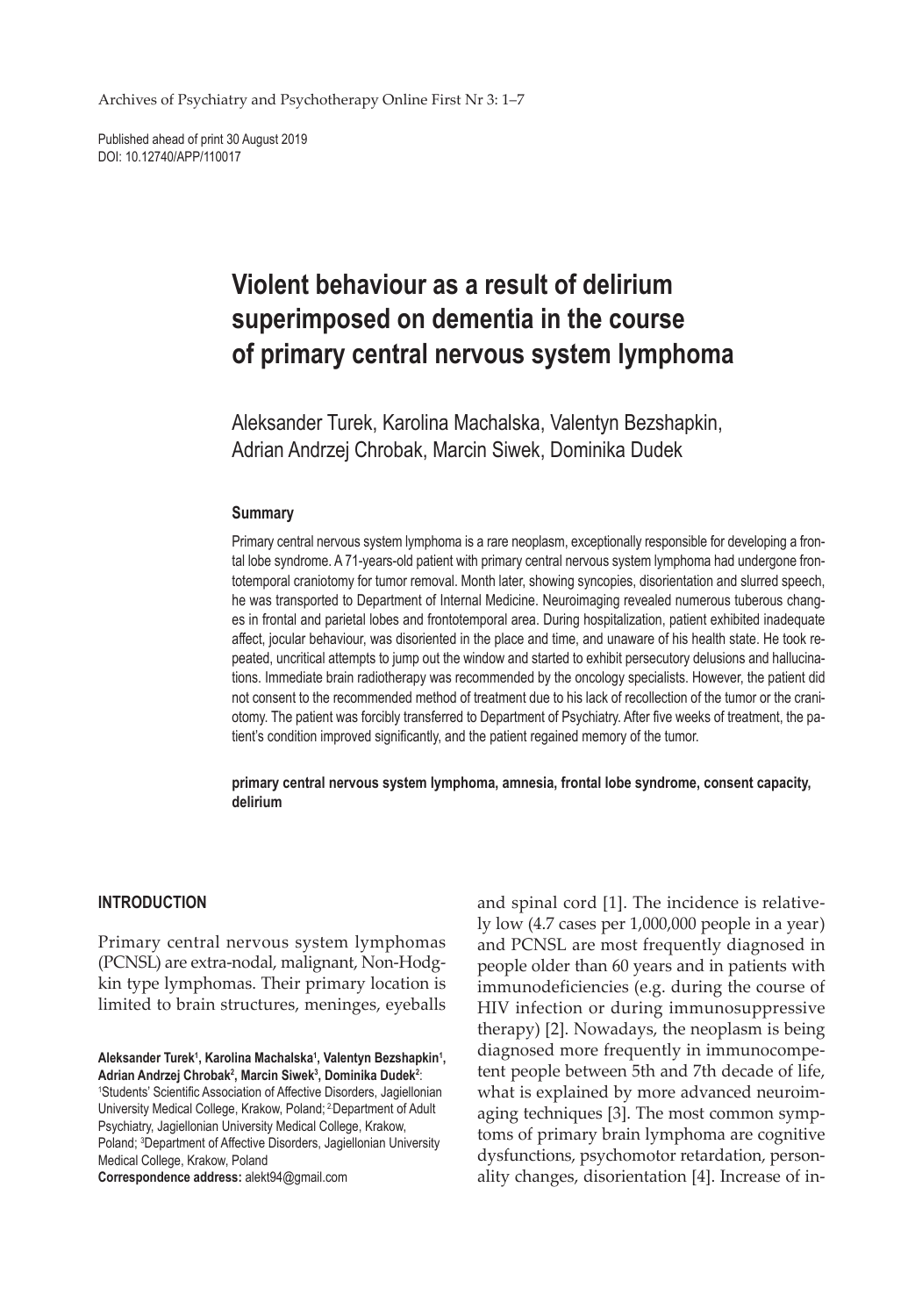tracranial pressure was observed in about half of the patients. The cerebellar signs (e.g. ataxia, gait dysfunction, nystagmus) or brainstem signs (e.g. dysphagia, bradycardia, respiratory dysfunction, coma) were observed in 10-40% of patients [5]. The psychiatric symptoms are frequent and unspecific among patients with neoplasms of central nervous system (CNS).

In the meta-analysis of 148 cases of brain tumours accompanied by psychiatric symptoms, the authors observed no connections between specific psychiatric symptoms and localization or histological type of the tumour. The psychiatric symptoms were observed in 90% of the cases with frontal lobe lesions, supporting the practice of deepened psychiatric examination in patients with frontal lobe tumours [6]. Acute psychosis, affective disorders, memory deficits, anorexia without dysmorphophobia, drug resistance, the occurrence of new symptoms atypical to the main illness or the recurrence of old controlled symptoms should be treated as indications for exclusion of the neoplastic process during diagnostic process [7].

Median life expectancy after PCNSL diagnosis in immunocompetent patients is 14 months and 5 year survival rate reaches 31.2% of patients. The most important prognostic factors are immunodeficiencies (congenital or in the course of immunosuppressive treatment), age (above 60 years old) and the overall state of the patient. The base for diagnosis is brain imaging – however, due to the fact that PCNSL can mimic other brain tumours, the definitive conclusion can only be settled with biopsy results. The term "secondary CNS lymphoma" refers to CNS involvement in patients with systemic lymphoma. In the course of systemic lymphoma, the risk of CNS involvement estimates from 2-24% and depends on the type of lymphoma [8]. Exclusion of systemic lymphoma is obligatory in diagnostic process of PCNSL. The article describes the case of a patient with PCNSL diagnosis, who was in need of whole brain radiotherapy. Neoplastic progress resulted in dementia, frontal lobe syndrome, and delirium, and manifested in risky behaviours, that is numerous attempts to jump out of the window. As a result of amnesia, the patient could not give informed consent to optimal treatment.

#### **Case study**

A 71-years-old male patient presented acute progressive memory and speech impairment accompanied by disorientation. He was unemployed, with secondary education and had worked as a teacher and office worker. His son died due to a chronic disease 6 months before the manifestation of the patient's symptoms. In the diagnostic process, malignant neoplasm of the left frontal lobe of the brain with multiple tumors in the left fronto-temporal and right occipital areas was detected. The patient had never been treated psychiatrically before. The neuropsychological examination at the admission had found inappropriate social behaviour, poor social judgement, numerous speech deficits, and dysfunctions of writing, planning, reaction inhibition, and visuospatial functions.

The patient underwent left frontotemporal craniotomy with the removal of the left frontal lobe tumor with the meningeal decompression. The procedure was performed without complications and the patient was discharged home after a week's stay at the hospital. Histopathological examination found the neoplastic change to be a diffuse large B-cell lymphoma (DLBCL) with high proliferative index. According to the patient's wife, his behaviour had changed since the procedure. She reported that her husband's memory, speech and overall orientation was gradually deteriorating. The rapid deterioration occurred about a week after discharge from the hospital, when the patient, without warning, left the house and wandered about 2 km from where he lived – he was found later by the police, whom he could not say the reason for leaving the house or his then whereabouts.

About 2 weeks after the discharge, the patient was transported from home by a medical emergency team to a hospital emergency department due to limited contact and speech impairment. During the neurological examination at the emergency department, the patient was conscious and able to perform simple commands, yet the logical speech and contact with the patient was limited, the speech was unclear.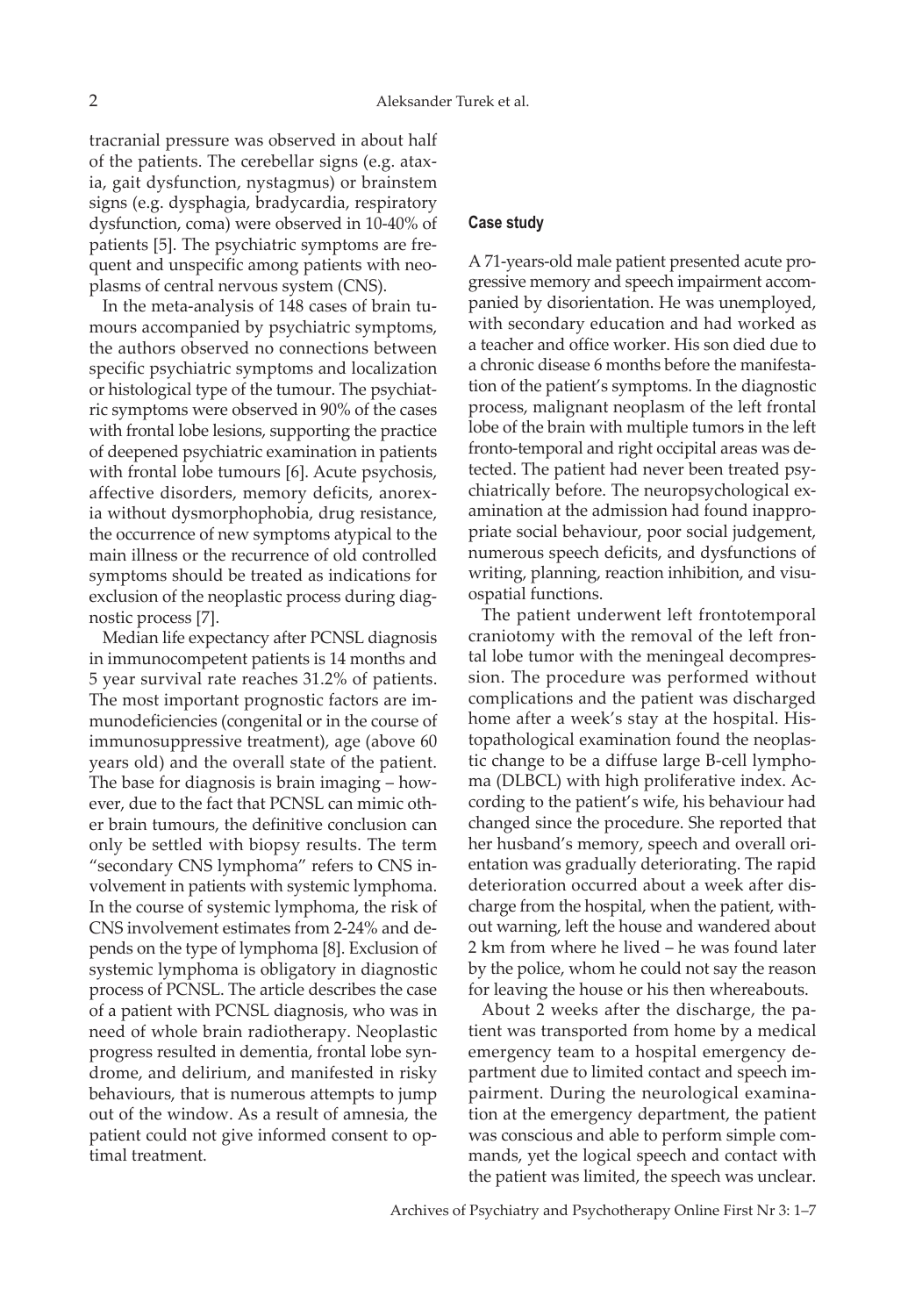The patient was defending himself with his limbs. Neuroimaging of the CT was conducted and found supratentorial single, diffused, tumour-like changes poorly enhanced by radiocontrast, surrounded by grade 1 edema: in frontal lobes to 17mm in diameter, in right parietal lobe to 18mm. In left frontoparietal area changes to 32mm in diameter with decay in central area to 32mm, surrounded by grade 2-3 edema. The ventrical system dislocated 4mm to the right side, not expanded, left ventricle pressed slightly. Shallowing of left hemisphere sulci was observed, probably as a result of an edema. State after frontotemporal craniotomy was observed. This image was compared to CT performed 2 days after last surgery, which revealed only extensive, hipodensive edema-like change on the left hemisphere. The CT images and apparent state after left frontotemporal craniotomy indicated an active neoplastic process with micrometastasis in the CNS. The consulted specialist neurosurgeon declared the surgical intervention unnecessary. Due to the emergence of new symptoms, fainting and collapse, the patient was admitted to the Department of Internal Medicine and Geriatrics. After five days' stay at the ward without further complications, in the early morning hours, the medical personnel found the patient on the windowsill of the open window, clutching in one hand a religious image and in the other a blanket. The patient admitted he wanted to jump, but after the personnel's intervention he resigned, leaving the windowsill and lying in bed. He later declared during the conversation with the doctor on duty that it was too high, he had thought it over and decided not to jump. Direct restraints were applied in the form of belts for four limbs and a psychiatric consultation was held on the same day. Despite limited verbal contact due to slurred and unclear speech, the patient was accurately oriented in space, but was unable to give the current year, made a mistake in his birth date, was unaware of the cancer or the purpose of his hospital stay. Patient presented an inadequate affect, elevated mood, and jocular behaviour with derailment. During the conversation with his wife, the patient was unable to recall him standing on the windowsill and strongly denied suicidal thoughts. The patient spoke pejoratively about the hospital staff: "the morons work here". Ac-

cording to other patients from the ward, the patient was agitated and presented inadequate behaviour the night before the incident. The consulting psychiatrist did not, however, declare the patient's behaviour as a deliberate suicide attempt (contrary to the ward's personnel) and assessed that the probable cause of the patient's state was psychomotor disinhibition, caused by the changes in frontal lobes. The patient was diagnosed with mental disorders caused by brain damage. Psychiatrist recommended haloperidol 7mg/day, diazepam 12mg/day and continuation of direct restraint for 4 limbs. Over the following days, the patient's state did not change. When left out of restraining belts, the patient uncritically kept trying to go out the window. Two other psychiatric consultations were conducted and yielded similar conclusions as the previous one – the patient's behaviour was explained with neurological damage. Haematological consultation confirmed no tumour spreading out of the central nervous system. As a result of group oncological consultation, in order to potentially cure the disease and to reduce current psychiatric symptoms, the planned optimal treatment was a radical whole brain radiotherapy. The patient was not aware of the lymphoma in the brain, he also did not recall the tumor removal surgery – he claimed that his last procedure was inguinal hernia surgery about 7 years ago. Arguing the lack of disease, the patient did not agree to a radical radiotherapy. According to the radiology specialists, performing effective radiotherapy without the consent and cooperation of the patient was not possible, and in the current situation the therapy could even result in the death of the patient. It was decided not to start the radiotherapy until the patient gave his consent. The patient during previous treatment on Internal Medicine and Geriatrics Ward was given dexamethasone iv.8mg/day, haloperidol 6mg/day, potassium chloride 1.5g/day, nadroparine sc. 0.3ml (2850 IU)/day, in the last days diazepam 12mg/day. After a week's treatment at the ward, the court decided o transport the patient in an obligatory mode to the Department of Psychiatry in University Hospital in Cracow.

At the admission to the psychiatric ward, the patient was disoriented in space and time, in illogical and hindered contact, psychomotorically in norm. The patient presented jocular behav-

Archives of Psychiatry and Psychotherapy Online First Nr 3: 1–7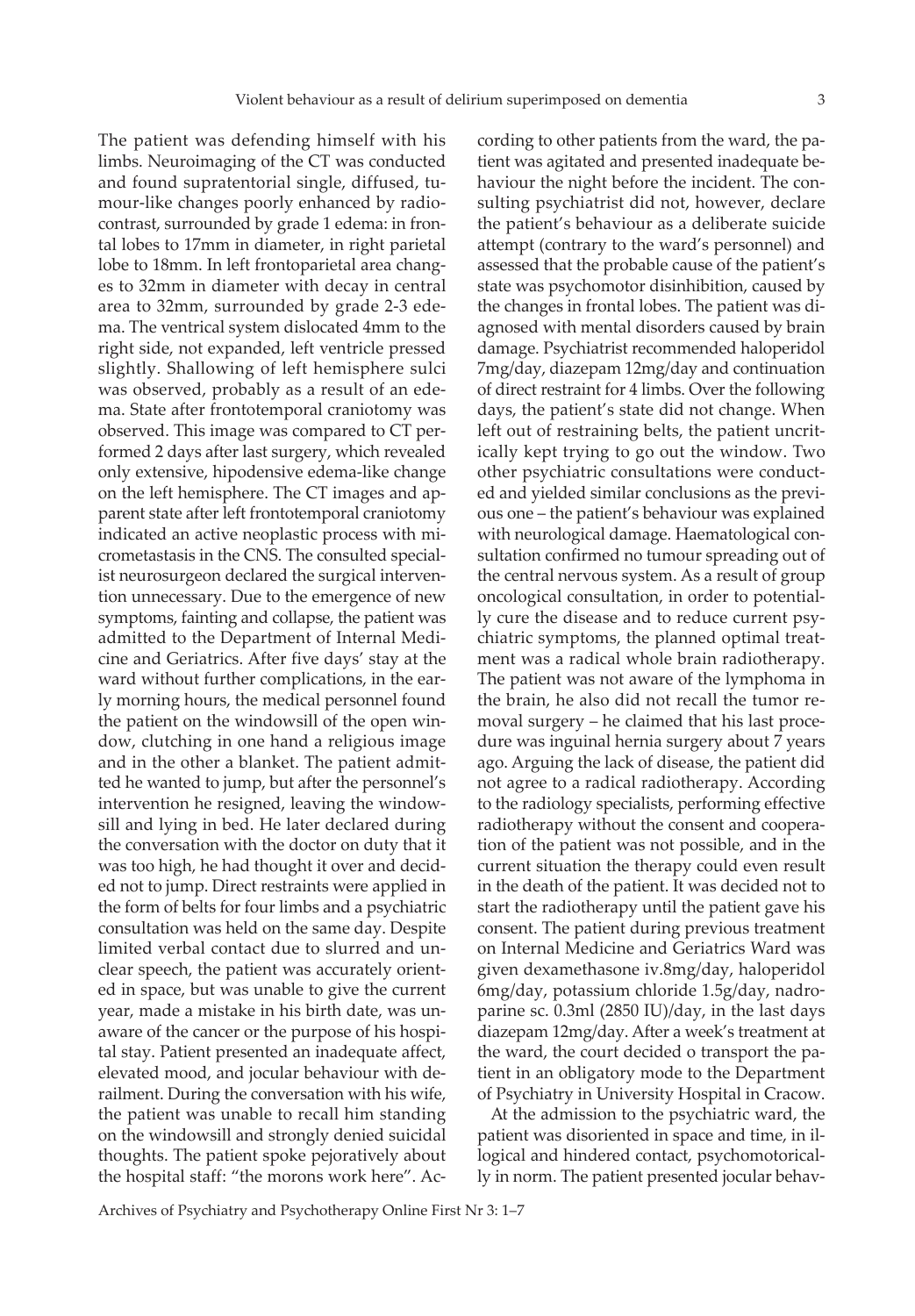iour and was unaware of the reason for admission to the hospital or his disease. In addition to previously persistent symptoms, persecutory delusions and visual hallucinations were diagnosed, which according to the patient began to appear several days before the admission. The obligatory hospitalization was considered as justified due to the following persistent symptoms: disorientation, disorganised and violent behaviour (including the attempts to jump out the window), persecutory delusions and visual hallucinations. The patient strictly denied suicidal and homicidal thoughts and tendencies. Testing for HIV infection, hepatitis B and C showed a negative result. Pharmacotherapy in a form of: nadroparine sc. 0.3ml/day, pantoprazole 20mg/ day, potassium chloride 1.5g/day, estazolam 2mg/day, dexamethasone 8mg/day, haloperidol 6mg/day was applied. Over the first week of stay at the psychiatric ward the patient complained about insomnia, constantly woke up during the night and talked to himself – zopiclone 7.5mg was administered ad hoc. The patient was keen to talk to the medical personnel and other patients, but was disoriented in time and confused about the current year and day of the month. He did not recall the recent periods of agitation or the windowsill incident, interpreted by the local personnel as a suicide attempt. When asked about his then whereabouts, he answered: "where the insane are". The patient did not understand the reasons for his admission to hospital and reasoned the intervention of third parties, probably neighbors, was to blame – he felt that someone wants his death and he did not feel safe at the ward. He uncritically demanded that he leave the hospital, explaining that he needed to buy a tombstone for his son. Due to lack of memory of the brain surgery and cancer, the patient consistently and strictly opposed the beginning of radiotherapy. Over the time of the treatment, the dose of haloperidol was gradually increased.

On the second week of the treatment, improvement in orientation in time and space was observed. Communication with the patient improved, he logically and calmly answered questions. On the third week the patient accurately completed MMSE and clock test. The patient stopped complaining about his insomnia and started to complain about the boring ward. The patient oriented completely, started to remember past events connected with surgery and CNS neoplastic disease. After being presented with the possible negative side effects of radiotherapy, the patient consented to the treatment, saying: "I didn't agree, and then I regretted, as I did not know, what's going on". In the following week, the patient, after the consultation in the radiotherapy clinic, was qualified for treatment with cerebral irradiation. The patient himself assessed his condition as good and used his permits spending time with his wife. At the beginning of the next week of treatment, in the evening hours, the patient complained of insomnia and, holding his chest, declared that the nurse had given him poison. ECG examination at the time of the incident and the next day showed no pathology, then lorazepam 1 mg was administered. The next day the patient initially denied the accusations of poisoning, later he admitted that "he could make a joke like that". The dose of haloperidol was increased to 12.5mg/day.

At the end of fifth week of treatment, the patient was declared to be comprehensively oriented and aware of his disease so as to make an informed decision about treatment. The patient presented aligned mood and drive and denied having suicidal thoughts and hallucinations, no delusional content was noticed in his statements. He was transferred to palliative ward diagnosed with dementia with an episode of delirium in the course of CNS lymphoma and isolated brain lymphoma as a secondary disease.

## **DISCUSSION**

The patient was repeatedly diagnosed in a relatively short time with differing diagnoses, including primary lymphoma of the central nervous system, mental disorder caused by organic brain damage, dementia and delirium. The most probable cause of the presented symptoms would be the growing brain tumor seen in neuroimaging and related treatment. During first period of treatment at the Department of Internal Medicine, the radical disinhibition presented by the patient was attributed to the organic damage of frontal lobes. However, at the Department of Adult Psychiatry, delirium was considered to be the possible explanation for the pa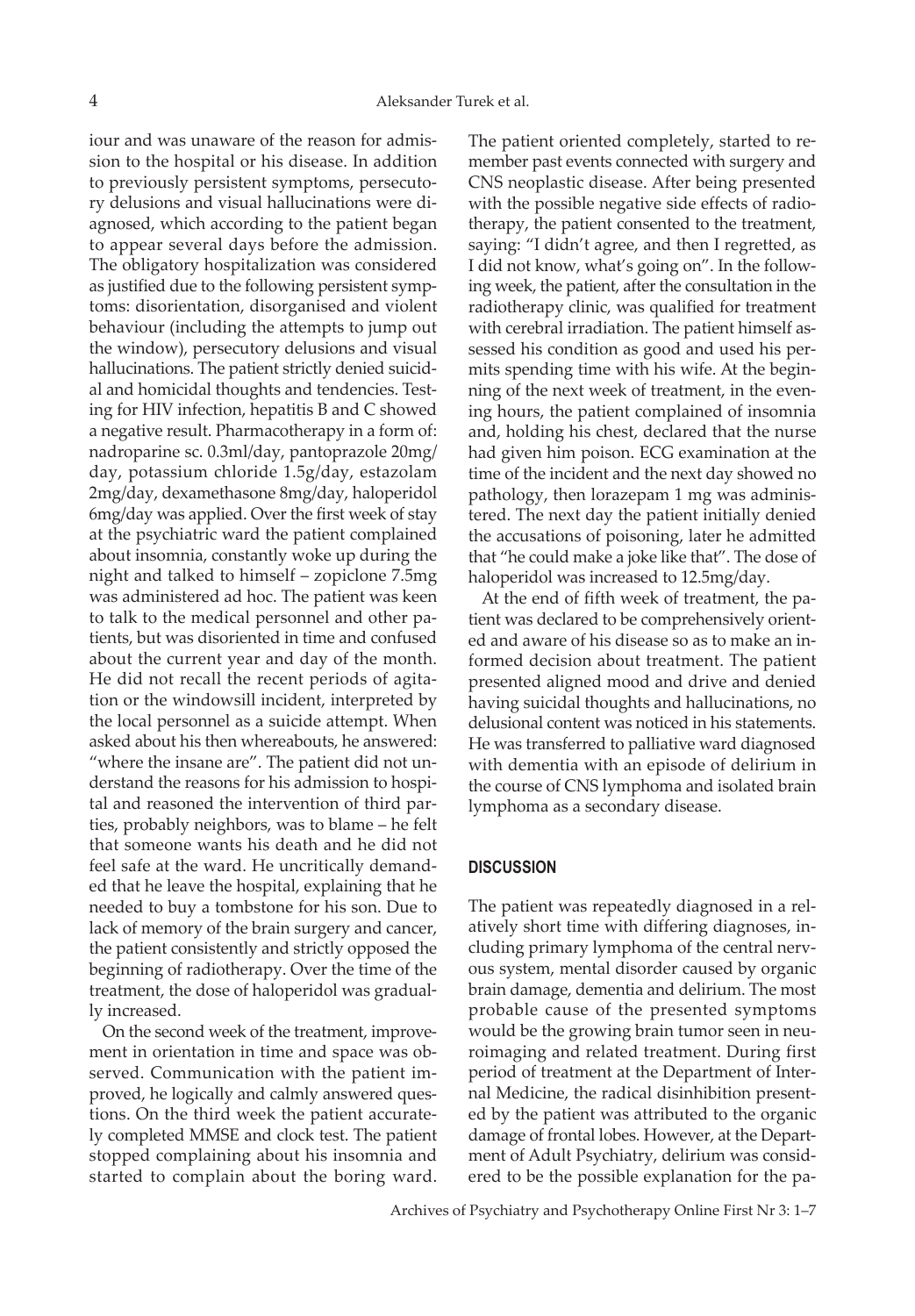tient's risky behaviour. In the context of the presented patient, all possible explanations seem to be overlapping in time, which could have hindered an unambiguous diagnosis.

According to the patient's wife and the preoperative neuropsychological consultation, the man exhibited dementia symptoms, such as memory or speech disorders, disordered visuospatial functions and disorientation in the closest environment. By that time, the patient had already presented the symptoms of dysfunctions of the frontal lobes – he was overly and inappropriately friendly, as well as exhibited signs of executive functions disorders in the domains of planning and inhibition. Cognitive disorders are not rare during the course of cancer of CNS. Half of the families of the patients with brain glioma have retrospectively recognized some signs of neurocognitive deficits in the patients, with 30% also finding changes in their personalities before the diagnosis [9]. Deficits in at least one of the neuropsychologically tested domains (memory, executive functions and attention) were found in 90% of the patients with tumors in frontal or temporal areas before the beginning of treatment [10]. Mass effect, hydrocephalus with or without intracranial hypertension, uncontrollable epilepsy and disseminated infiltration of parenchymal cells (functional in a given organ) are among the mechanisms of cognitive deficits in the course of the development of tumours of CNS [11]. The last of the patomechanisms particularly influences cognitive deficits in the course of disseminated neoplasms of CNS. Post mortem examinations of patients with significant cognitive deficits in the course of PCNSL found that the area of parenchymal parts of the brain occupied by the neoplasm was much larger than the one shown in magnetic resonance neuroimaging [12]. The extent of the neoplasm occupation of the brain does not necessarily influence the degree of cognitive deficits in a proportional manner, as some patients with radiologically confirmed localization of neoplastic changes present unchanged functional activity [13].

At first, consulting psychiatry specialists have declared psychomotor disinhibition caused by the neoplastic changes in frontal lobes as a sole cause of violent and risky behaviour presented by the patient. Disinhibition is one of the symptoms included in frontal lobe syndrome, which

is typically related to the damage of the frontal lobe area due to injury, ischemic episode, neurodegenerative or neoplastic disease [14]. Frontal lobe syndrome mainly manifests with conduct and psychomotor disorders and its main symptoms include psychomotor agitation, disinhibition, aggression and jocular behaviour – all of them could be observed in the described patient.

At the admission to Department of Psychiatry, the patient was also diagnosed with unspecified delirium. According to ICD-10, delirium is an etiologically nonspecific organic cerebral syndrome characterized by concurrent disturbances of consciousness and attention, perception, thinking, memory, psychomotor behaviour, emotion, and the sleep-wake schedule. The duration is variable and the degree of severity ranges from mild to very severe [15]. It is estimated that already at the point of admission, signs of delirium can be found in 11-25% of older (≥ 65 years old) hospitalized patients. Delirium will develop during hospitalization in another 29-31% of these patients [16]. The most significant risk factors of the development of delirium are pre-existing dementia, age above 65 years, coexistence of other diseases and their severity, infections, chronic use of "high-risk" drugs (e.g. benzodiazepines, neuroleptics), as well as immobilization, sensory disorders (especially hearing and vision), catheterization, electrolyte disturbances and malnutrition [17]. Delirium can manifest in hyperactive (agitation, aggression), hypoactive (lowered alertness and motor activity, anhedonia) or mixed form. Hypoactive form is the most common, especially among older patients, while pure hyperactive form is relatively rare. Many authors note the problem of underdiagnosis of hypoactive forms of delirium by hospital staff, which can result in delayed start of adequate treatment [18]. Despite numerous hypotheses being proposed in the literature, the mechanism of delirium formation has not yet been empirically confirmed.

The diagnostic criteria of delirium included in ICD-10 and DSM-5 require clinicians to take into account other, pre-existing or currently developing brain or systemic diseases (other than the influence of psychoactive substances), which may offer a better explanation for attention, consciousness and cognitive deficits [19]. As the described case can present, a disseminated brain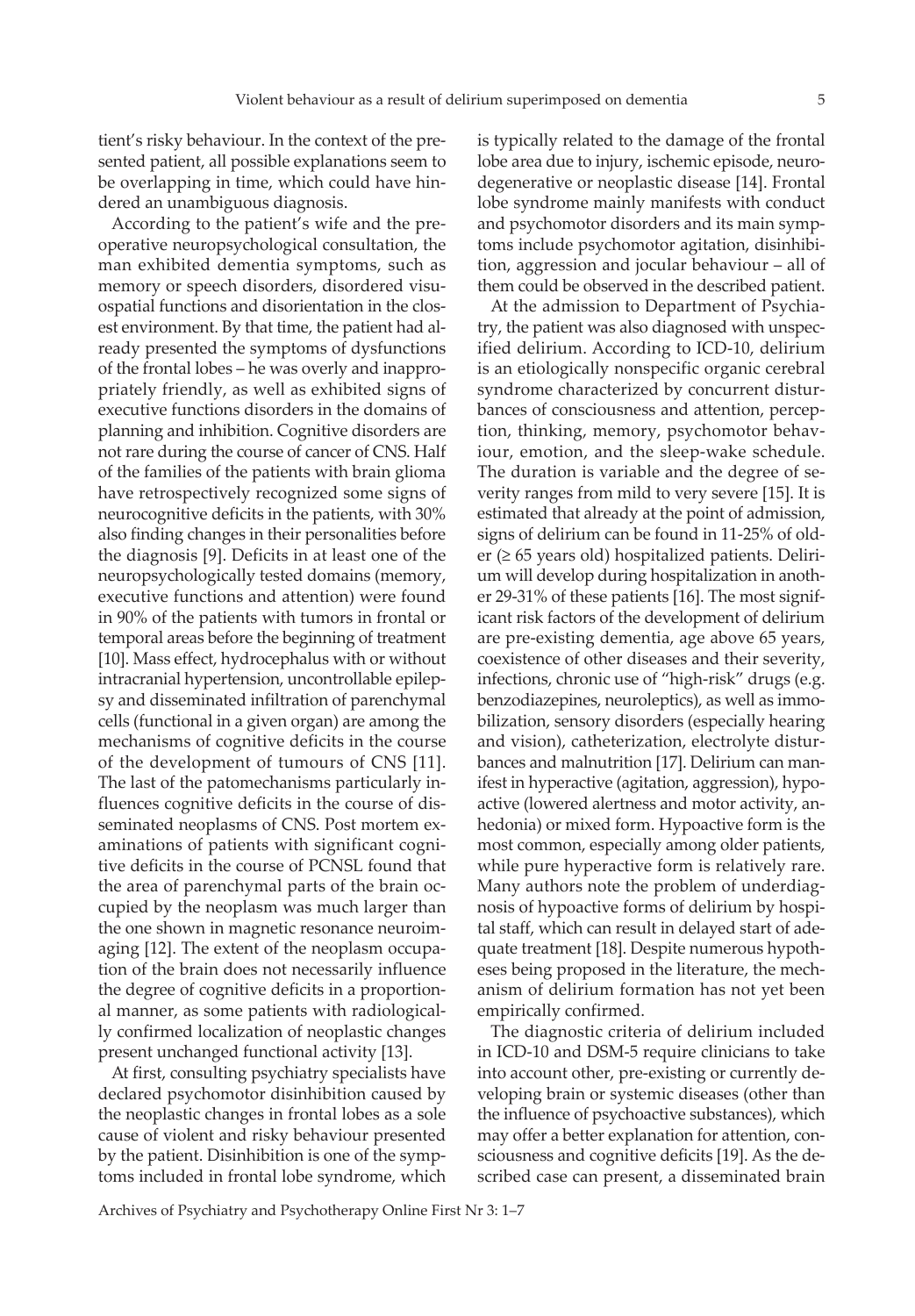tumor with a high proliferation index could have a significant effect on these characteristics. Unfortunately, regardless of the application of modern neuroimaging techniques, it is impossible to assess precisely the influence of the neoplasm on the patient's functioning. Delirium superimposed on dementia is classified in ICD-10 as a separate disorder. Due to the fact that dementia is a strong risk factor for delirium, delirium superimposed on dementia occurs relatively frequently, up to 39% of patients older than 60 years hospitalized in acute mode (in the American population) [20]. In the differential diagnosis of dementia and delirium the time factor is invaluable and should be necessarily considered, both in the analysis of the onset and the further course of the disease. Delirium is characterized by acute onset with fluctuating course ranging from hours to weeks, while dementia typically develops slowly and has chronic, progressive character. Described patient developed dementia symptoms in a relatively short time due to the rapid development of CNS tumor – however, the exact beginning of delirium is not obviously noticeable. The patient may have experienced postoperative delirium, as the criteria allow for the diagnosis up to 5 days after the procedure [18]. According to the patient's wife, the patient behaved differently after the craniotomy, exhibited orientation deficits and lack of contact with the surroundings, which could indicate hypoactive delirium. After some time at home, the patient left the house by himself without sufficient orientation in space, which could indicate the beginning of mixed form of delirium. In like manner, the attempt to jump through the window at Department of Internal Medicine could be considered as an impulsive act of attempting to go out – the patient had resigned from jumping out the window due to the high altitude. In the case of delirium and dementia close in time, the characteristics of symptoms should be useful in differential diagnosis. Attention and orientation impairment and behaviour typical for delirium can be observed only in the late stages of dementia. In contrast to dementia, delirium is characterized by impaired consciousness. In delirium speech is usually incoherent, chaotic, and – depending on the form – slowed down or excessively live, thinking is disorganized with frequent delusions. In dementia, speech impairment can manifest as e.g. difficulties in finding the correct words, while thinking can be seen as sluggish. The perceptual aspect can also differentiate both states – hallucinations and delusions are frequently observed in delirium, while in dementia they occur only in the late stages (in the case of dementia with Lewy bodies, in the early stages) [21].

The multifaceted case of the patient in question may be a demanding diagnostic task for a number of reasons. Due to the rapid growth of primary central nervous system lymphoma, the patient has relatively rapidly developed dementia. Neoplastic changes in frontal lobes were the probable cause of the development of frontal lobe syndrome. The patient also developed delirium without a clearly defined onset. Furthermore, there was a delay in the application of radiotherapy due to retrograde and anterograde amnesia, which resulted in a lack of consent for adequate treatment of cancer and the further disadvantage of the patient. Considering the relatively fast rate of recovery, which could be measured in weeks, the most probable cause of the patient's memory deficits and violent and risky behaviours (such as the attempt to jump out the window) is delirium. However, the patient's other conditions have convoluted the manifestation of delirium and hampered the diagnostic process.

*Conflicts of interest: none*

### **REFERENCES**

- 1. Alvarez-Pinzon AM, Wolf AL, Swedberg H, Coy SR, Valerio JE. Primary Central Nervous System Lymphoma (PC-NSL): Analysis of Treatment by Gamma Knife Radiosurgery and Chemotherapy in a Prospective, Observational Study. Cureus. 2016; 8(7):e697.
- 2. Villano JL, Koshy M, Shaikh H, Dolecek TA, McCarthy BJ. Age, gender, and racial differences in incidence and survival in primary CNS lymphoma. Br J Cancer. 2011;105(9):1414–1418.
- 3. Abrey LE. Primary central nervous system lymphoma.Curr Opin Neurol. 2009;22(6):675–680.
- 4. Schlegel U. Primary CNS lymphoma. Ther Adv Neurol Disord. 2009;2(2):93–104.
- 5. Schlegel U, Schmidt-Wolf IG, Deckert M. Primary CNS lymphoma: clinical presentation, pathological classification, molecular pathogenesis and treatment. J Neurol Sci. 2000;181(1–2):1–12.